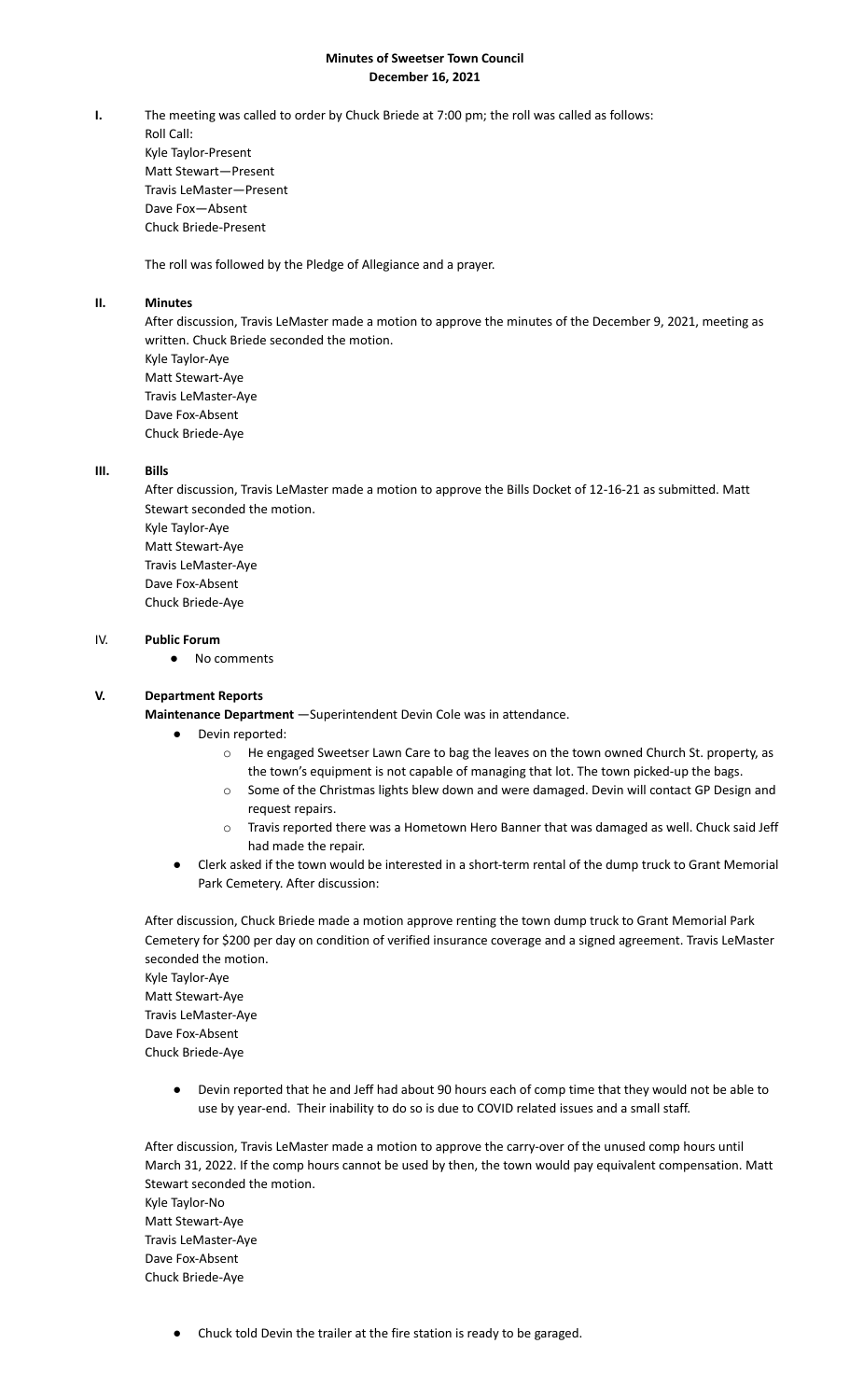**Police Department –** Marshal Ryan Hornback was not in attendance.

- No report
	- o Chuck reported the traffic light is not recycling properly. Travis said he has contacted INDO to report the issue and get it remedied.

**Parks Department**—President Steve Kelley was in attendance.

● Nothing to report

#### **VI. Continuing Business**

● Chuck resumed discussion of the proposed lease agreement between the town and Deputy John Gavin for John's Dodge Durango Interceptor. Town counsel Michael Hotz reported that he was still working with the town's insurance carrier to verify that the town has or can obtain coverage for the vehicle.

After discussion, Matt Stewart made a motion to approve the town entering into a lease agreement with John Gavin for the use of his Dodge Durango Interceptor by the Sweetser Police Department, pending approval of the lease terms by our insurance carrier. Kyle Taylor seconded the motion.

Kyle Taylor-Aye Matt Stewart-Aye Travis LeMaster-Aye Dave Fox-Absent

Chuck Briede-Aye

- Discussion resumed on the modification of the current town Marshal contract. The current contract is a month-to-month agreement. The contemplated changes and clarifications are:
	- $\circ$  Make the contract a term contract that runs from January 1 through December 31, at which time if the Marshal is retained a new contract would be proffered.
	- o Update the salary amount to the current salary ordinance
	- o Correct the pay period to every two weeks instead of twice a month.
- Discussion resumed of Ordinance 2021-7, the 2022 Salary Ordinance for the Town of Sweetser. It was recommended to provide 5% increases for all positions except for the Deputy Clerk, Street and Wastewater Plant Assistant, Deputy Town Marshal, and Crossing Guard positions, which will receive increases greater than 5%.

After discussion, Matt Stewart made a motion to approve General Ordinance 2021-7, the 2022 Salary Ordinance for the Town of Sweetser. Kyle Taylor seconded the motion. Kyle Taylor-Aye

Matt Stewart-Aye Travis LeMaster-Aye Dave Fox-Absent Chuck Briede-Aye

The 2022 Salary Schedule the Town of Sweetser is:

| <b>Town Council Member</b>          | \$2,520.00  | per year | 5.00% increase  |
|-------------------------------------|-------------|----------|-----------------|
| Clerk-Treasurer                     | \$24,990.00 | per year | 5.00% increase  |
| Deputy Clerk-Treasurer              | \$13.00     | per hour | 15.86% increase |
| <b>Billing Clerk</b>                | \$9.10      | per hour | 5.00% increase  |
| <b>Town Attorney</b>                | \$9,555.00  | per year | 5.00% increase  |
| <b>Town Maintenance Manager</b>     | \$45,503.58 | per year | 5.00% increase  |
| Deputy Town Maintenance Manager     | \$34,944.00 | per year | 5.00% increase  |
| Street and Wastewater Plant Asst    | \$13.00     | per hour | 10.83% increase |
| <b>Town Marshall</b>                | \$41,655.05 | per year | 5.00% increase  |
| Deputy Town Marshall first 6 months | \$20.00     | per hour | 8.93% increase  |
| Deputy Town Marshal 6-12 months     | \$21.00     | per hour | 8.36% increase  |
| Deputy Town Marshal > 1 year        | \$22.00     | per hour | 7.84% increase  |
| <b>Crossing Guard</b>               | \$22.00     | per day  | 7.84% increase  |
|                                     |             |          |                 |

- Matt asked if we had an answer as to if and when the town would be able to provide funds to the Pleasant Township Fire Department for the purchase of new radios. Clerk said we should have the answer by the first meeting in 2022.
- Regarding the Bragg Street Property, Matt asked if we could plan the clean-up of the property. Michael said we have a signed order from the court that has been sent to the Auditor's office. The Auditor will issue a tax deed to the town. However, Michael advised that the town does not have "marketable title." To obtain marketable title, the town would need to initiate and successfully conclude the "quiet title" process.

After discussion, Chuck Briede made a motion to authorize initiating the Quiet Tile process for the Bragg Street Property. Matt Stewart seconded the motion.